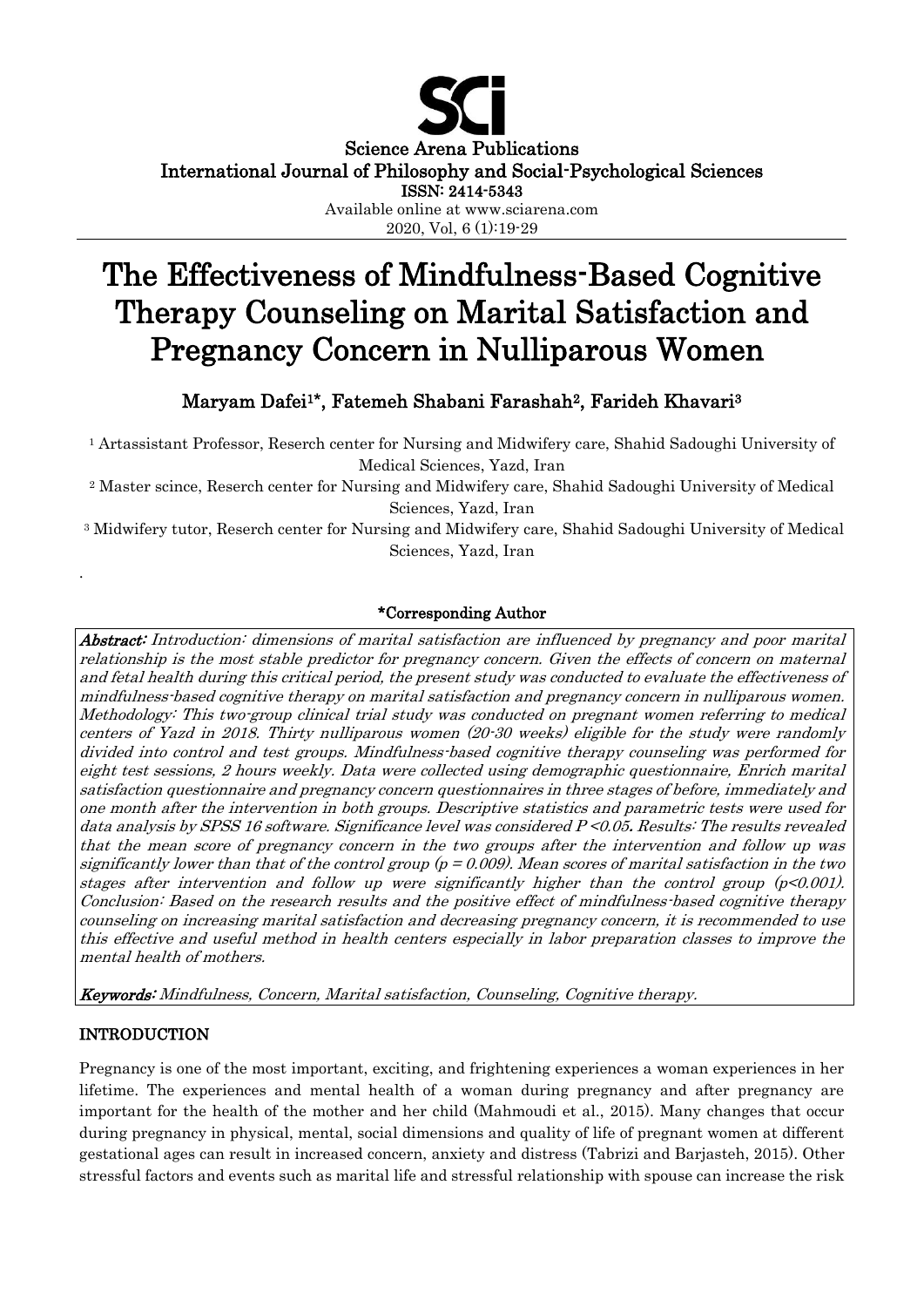of psychological problems for the woman during pregnancy. During this time, the major changes that mothers experience psychologically and physiologically can affect their marital satisfaction. Following a change in the apparent form of the body, the social and recreational activities of the pregnant woman and contact with friends and relatives are minimized. Due to the change in sexual desire, fear of abortion and damage to the fetus, feeling guilty, reduced sense of attractiveness, sexual intercourse is reduced during this period. Increased economic needs of the pregnant woman and family can cause financial problems for the family and changes in the physical and mental state of the pregnant woman and low back pain lead to disabilities in doing everyday affairs and routine household duties and roles and it can lead to adverse reactions and behaviors. Hence, all aspects of marital satisfaction are affected by pregnancy (Mangali et al., 2008).

A poor marital relationship is the most stable predictor of anxiety and other health issues during pregnancy (Aghayousfi et al., 2011). Pregnancy will cause significant changes in the relationship of the couples, especially if the women experience pregnancy for the first time. Evidence suggests that the level of marital satisfaction decreases during pregnancy. A stressful relationship with a spouse can increase the risk of psychological problems for a woman during pregnancy (Saberandi Farahani, 2014). Given the complications of anxiety and concerns about maternal and fetal health during this critical period, using complementary therapies such as mindfulness, which is an integrated approach to reduce stress and includes appropriate physical and mental training during pregnancy, can help women to have a healthy pregnancy with fewer complications (Duncan and Bardacke, 2010). Mindfulness can support the mother during pregnancy and afterward. Mindfulness-based interventions can reduce some of the undesirable consequences such as postpartum depression, anxiety, and stress. They also empower pregnant women to feel more satisfied with labor (Dhillon et al., 2017). Mindfulness training is one of the stress-reducing and psychotherapy-based treatments in which the mental representation of the existing objects in life are out of the immediate control of the. In this approach, breathing and thinking are trained for people. This approach is, in fact, a combination of relaxation and mindfulness (Madani and Hojati, 2015).

Madani et al. (2015) conducted a study to examine the effect of mindfulness-based cognitive therapy on

marital satisfaction and quality of life of couples on 28 couples referred to Urmia Psychological and Counseling Clinic. The results of this research revealed that the test group after the intervention reported more satisfaction with their marital satisfaction (0.93) and quality of life (0.66), while no change was observed in the control group (Madani and Hojati, 2015). In a study conducted by Rajabi and Sotudeh in 2011 to evaluate the effect of mindfulness-based group cognitive therapy on depression and marital satisfaction of married women referred to counseling centers in Ahvaz, the results showed that this type of treatment could reduce depression and maintain the effectiveness of treatment over time (Rajabi and Navvardi Sotoudeh, 2010). Dilhon et al. (2017) performed a review study to examine mindfulness

interventions during pregnancy. Results of six non-RCT (non-randomized controlled trials) reports showed significant results in favor of the mindfulness group  $(P \le 0.01)$  (Dilhon et al., 2017). Muthukrishnan et al.

(2016) evaluated the effect of mindfulness on perceived stress and automatic performance tests (sympathetic and parasympathetic) on seventy and four 12-week pregnant women. Their results revealed a significant reduction in perceived stress scores, a significant reduction in blood pressure, an increase in cardiac changes in the test group (P> 0.5) (Muthukrishnan et al., 2016). Guardinoo (2014) conducted a research in the United States on the effect of training of mindfulness in reducing pregnancy stress on 47 pregnant women with symptoms of pregnancy anxiety. The results showed that the intervention could decrease pregnancy anxiety scores in the test group  $(p \le 0.05)$  at times zero and 1, compared to control group, and could reduce pregnancy-related anxiety scores  $(p \le 0.05)$  (Guardino et al., 2014). Due to harmful and irreversible effects of stress and ongoing concerns on maternal and fetal health and the limitations of using pharmacological methods, applying appropriate stress reduction programs during this period is crucial. Accordingly, given the importance of this issue and the limited studies in this field, the present study was conducted to evaluate the effect of mindfulness-based group counseling on the marital concern and marital satisfaction .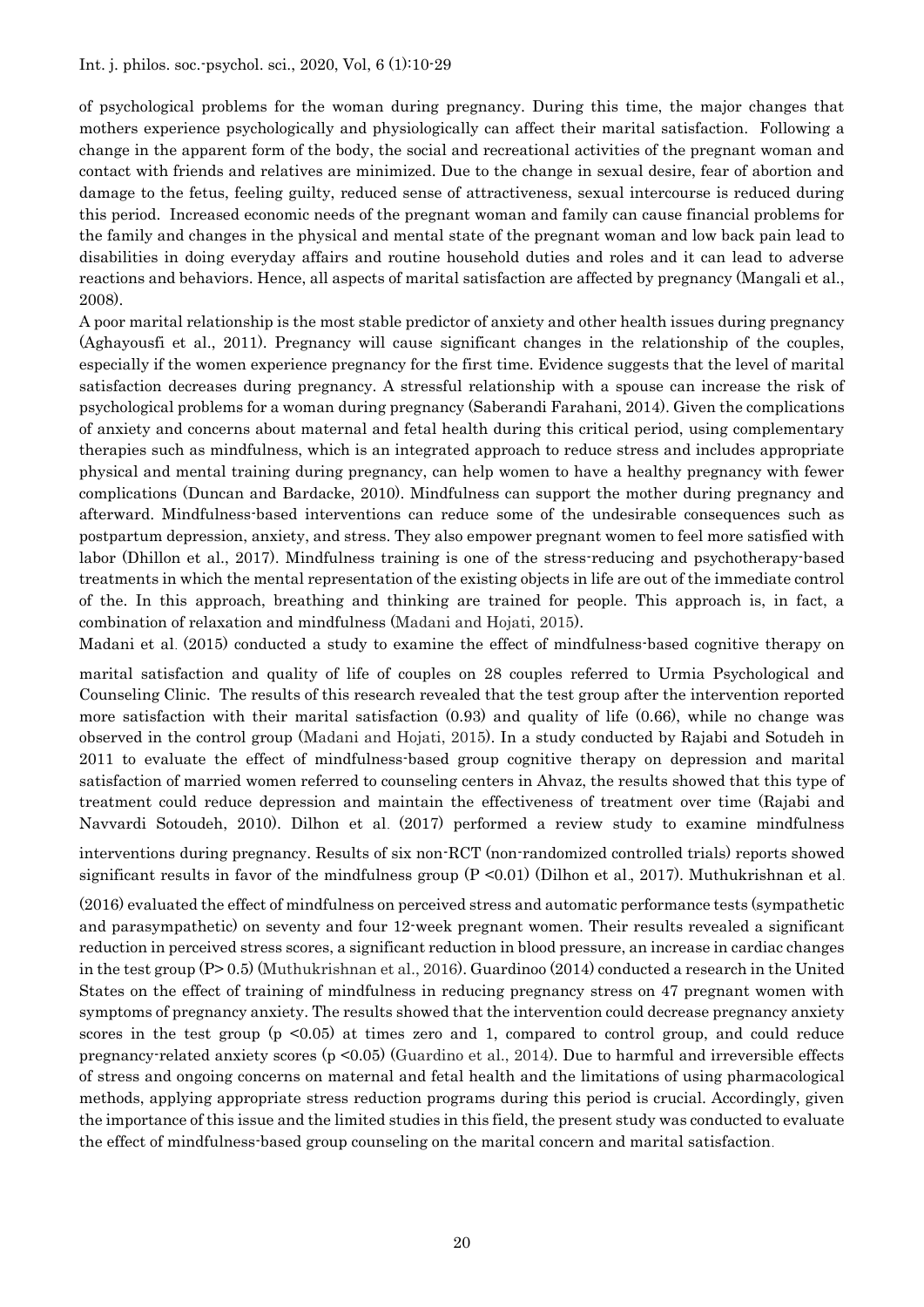### Methodology

This study is a randomized clinical trial with one control group conducted at three stages (pretest, first posttest, second posttest). The study population included all pregnant women referring to Rahmatabad, Farabi and Azadshahr health centers. The sample size included 30 persons. Inclusion criteria were:

- 1. Nulliparous women,
- 2. 20-30-week gestational age,
- 3. Ability to speak and understand Persian language,
- 4. Low-risk pregnancy,
- 5. Singleton,
- 6. Having physical and mental health,
- 7. Ability to read and write, and
- 8. Spouse presence during pregnancy

The exclusion criteria were:

- 1. Having complications during pregnancy,
- 2. Having a history of serious psychiatric disorders and having anxiety and depression,
- 3. Having a history of infertility,
- 4. Using assisted reproductive methods,
- 5. Using psychiatric drugs,
- 6. Addiction and taking psychotropic drugs before or during pregnancy,
- 7. Spouse dependency on drugs and taking psychotropic drugs (based on the person's statements), and
- 8. Lack of abnormal stresses caused by adverse events of life over the last 1 month, such as spouse death, divorce, separation from spouse, imprisonment, death of one of the close family members.

After obtaining the Code of Ethics of IRCT2017080935598N1 from the Ethics Committee and registering the project to the clinical trial site and obtaining the required letter of introduction, the researcher referred to Rahmatabad Health Center and Farabi Health Base (Test Group) and Musa Ibn Jafar (Control Group), and got the phone number of 20-30-week pregnant women using the SIB software. The researcher talked with them by phone on their consent to participate in the study and general design specifications. During the phone conversation, to select the appropriate sample, questions were asked about pregnancy and those who were eligible and willing to participate in the project were invited to complete the questionnaire and become familiar with the general specifications and objective of the design. This session was held in the mentioned health centers. In the same session, individuals were first examined in terms of inclusion criteria. Then, by obtaining complete information on the implementation process and conditions of participation in this study and the right of freely participation or non-participating in the study, the consent form was provided for them. Convenient sampling was performed until the adequate number of samples needed to start the first consultation session. It took two months. Then, the samples participated in eight 2-hour sessions of mindfulness-based cognitive therapy classes conducted by the researcher weekly at the Farabi Center in the morning. In the first session, before the discussion, two questionnaires of marital satisfaction and pregnancy concern were completed by the intervention group. In the control group, subjects simultaneously referred to Musa Ibn Jafar Medical Center and completed the questionnaires. At the end of the eighth session, the questionnaires were re-provided to both groups (Table 1). The follow-up period was one month. During the follow-up period, no intervention was provided for the two groups. At the end of the period, the questionnaires were re-completed in person, and for some of the subjects in the intervention group, they were completed through telegram messenger due to some reasons. During the implementation and follow-up of the project, no counseling or training intervention was provided for the control group .

The demographic questionnaire included questions such as questionnaire code, age, level of education, job, marital status, education of spouse, age of spouse, participation in preparatory classes for delivery, gestational age. It was completed by individuals at during first session. The Enrich Marital Satisfaction Questionnaire includes 35 questions designed by Olson to measure the level of marital satisfaction. The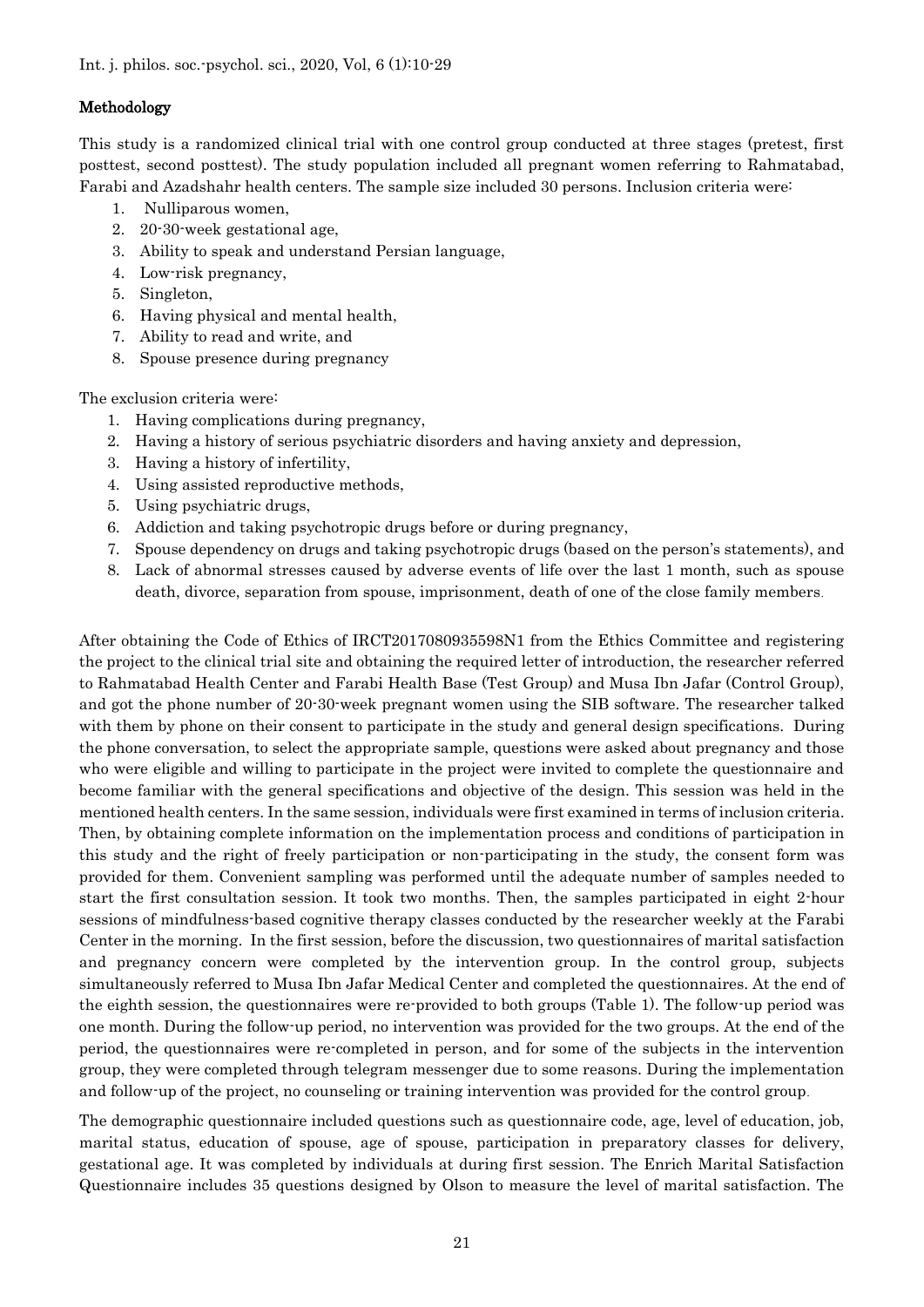#### Int. j. philos. soc.-psychol. sci., 2020, Vol, 6 (1):10-29

questionnaire has 4 subscales of ideal distortions, marital satisfaction, conflict resolution, and communication (Fowers and Olson, 1989). In the study conducted by Asudeh (2010), the alpha coefficient of the questionnaire for the subscales of marital satisfaction, communication, conflict resolution, and idealistic distortions was obtained 0.68, 0.78, 0.62 and 0.77, respectively (Asoudeh, 2010).

The Pregnancy Concern Questionnaire consists of 12 questions, developed by Aldersey and Lynn in 2011, which is used to measure specific pregnancy concerns and has three subscales of Concerns about Birth and Infant, Concerns about Weight and Body Image and concern about emotions and relationships. The response to this questionnaire is based on the Likert scale (Yousefi, 2013). Rahimi (2015) assessed the total reliability of this questionnaire 0.78. He also obtained the reliability of concern about birth and neonate, concern about weight and body image, concern about emotions and relations 078, 0.72, 0.65, 0.66, respectively (Yousefi, 2013).

| <b>Session</b> | Content of session                                                                                                                                                                                                                                                                                                                                                                                                                   |
|----------------|--------------------------------------------------------------------------------------------------------------------------------------------------------------------------------------------------------------------------------------------------------------------------------------------------------------------------------------------------------------------------------------------------------------------------------------|
| $\mathbf{1}$   | Raisin eating exercise, providing feedback and discussion on eating exercise, physical examining<br>exercise, providing feedback and discussing of physical examination, completing a short breathing<br>focused class, 2 to 3 minutes of breathing, homework assignment, stating natural, physical and<br>mental changes during pregnancy and stating the relationship between stress and changes and<br>complications of pregnancy |
| $\overline{2}$ | Physical examination exercise, exercise review, homework review, recording pleasant events, sitting<br>meditation for 10 to 15 minutes, homework assignment, urinary genital changes                                                                                                                                                                                                                                                 |
| 3              | Exercise of seeing or hearing for 5 minutes, sitting meditation for 30-40 minutes, exercise review,<br>homework review, 3-minute breathing space exercise and its review, preparing a list of unpleasant<br>events, homework assignment, stating musculoskeletal changes, correction of pregnancy status                                                                                                                             |
| 4              | 5-minute seeing or hearing exercise, 40-minute sitting meditation of awareness of breathing, body,<br>voice, homework review, 3-minute breathing space and review, homework assignment, stating<br>emotional, mental, fear and depression changes in pregnancy and the ways to cope with it                                                                                                                                          |
| 5              | 40-minute sitting meditation of awareness of breathing, body, voice, and thoughts, paying attention<br>to reactions to thoughts, physical feelings, stating difficulties during exercise, its effects on body<br>and reaction to them, exercise review, homework review, review and coping 3-minute breathing<br>space, consulting on gastrointestinal changes and strategy to reduce these changes                                  |
| 6              | 40-minute sitting meditation of awareness of breathing, body, voice, thoughts (in addition to<br>reactions given to problems), exercise review, homework review, explaining the delivery process                                                                                                                                                                                                                                     |
| 7              | 40-minute sitting meditation of awareness of breathing, body, voice, thoughts (in addition to<br>reactions given to problems), exercise review, post-partum care, and neonatal care                                                                                                                                                                                                                                                  |
| 8              | Use of what have been learned                                                                                                                                                                                                                                                                                                                                                                                                        |

#### Table 1: General content of mindfulness sessions

Data were analyzed by SPSS16 software .

# Results

Individual characteristics of research subjects in the intervention and control groups are presented in Table 1. As shown in Table 2, the significance level of the chi-square test and independent t-test was greater than 0.05 in all cases  $(P> 0.05)$ . Therefore, it can be concluded that the frequency distribution of the two groups of intervention and control did not differ significantly .

|                 |                 | Test group |       | Control group |      |          |
|-----------------|-----------------|------------|-------|---------------|------|----------|
| Variable        | Variable levels |            | $\%$  |               | $\%$ | p-value* |
| Economic status | Good            | ∸          | 3.13% |               | 20%  | 459.0    |
|                 | Moderate        | 13         | 86.7% | 12            | 80%  |          |

Table 2: Frequency distribution of demographic characteristics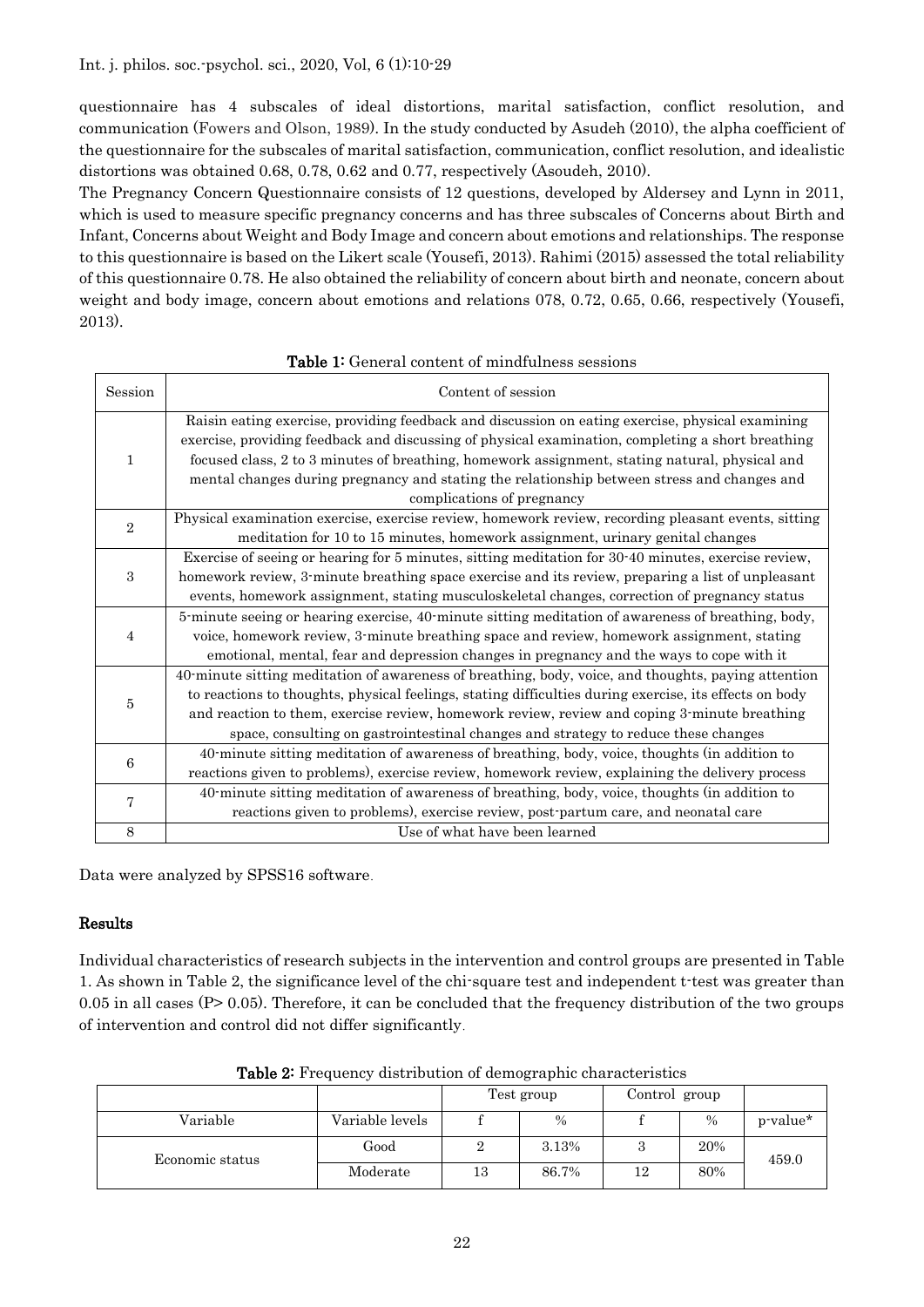|  | Int. j. philos. soc. psychol. sci., 2020, Vol. 6 (1):10-29 |  |
|--|------------------------------------------------------------|--|
|--|------------------------------------------------------------|--|

|                             | $18-22$ year   | 5              | 36%      | 6              | 43%      |       |  |
|-----------------------------|----------------|----------------|----------|----------------|----------|-------|--|
| Age                         | $23-27$ year   | 8              | 57%      | $\overline{5}$ | 36%      | 966.0 |  |
|                             | $28-32$ year   | $\overline{2}$ | 14%      | $\overline{4}$ | 29%      |       |  |
|                             | $23-27$ year   | $\overline{7}$ | 39%      | $\overline{5}$ | 28%      |       |  |
| Spouse age                  | $28-32$ year   | $\overline{5}$ | 28%      | 9              | 50%      | 821.0 |  |
|                             | 33-38 year     | 3              | 17%      | $\mathbf{1}$   | 6%       |       |  |
| Job                         | Employed       | $\mathbf{1}$   | 7.6%     | 3              | 20%      | 229.0 |  |
|                             | Housewives     | 14             | 3.93%    | 12             | 80%      |       |  |
| Spouse job                  | Employed       | 15             | 100%     | 15             | 100%     | 99.0  |  |
| Participation in a delivery | Yes            | 3              | 20%      | $5^{\circ}$    | 3.33%    | 341.0 |  |
| preparation class           | No             | 12             | 80%      | 10             | 7.66%    |       |  |
|                             | $21 - 23$      | $\,6$          | 40%      | 5              | 33%      |       |  |
| Gestational age (week)      | $24 - 26$      | $\overline{4}$ | 27%      | $6\phantom{1}$ | 40%      | 176.0 |  |
|                             | 27-29          | $\overline{5}$ | 33%      | $\overline{4}$ | $27\%$   |       |  |
|                             | Yes            | 15             | 100%     | 14             | 3.93%    |       |  |
| Wanted pregnancy            | N <sub>o</sub> | $\overline{0}$ | $\Omega$ | $\mathbf{1}$   | 7.6%     | 5.0   |  |
|                             | Diploma        | 6              | 40%      | $\mathbf{0}$   | $\Omega$ |       |  |
|                             | Academic       | 9              | 60%      | 15             | 100%     |       |  |
|                             | Under diploma  | $\bf 5$        | 3.33%    | $\mathbf{1}$   | 7.6%     |       |  |
| Spouse education            | Diploma        | 9              | 60%      | 10             | 7.66%    | 104.0 |  |
|                             | Academic       | $\mathbf{1}$   | 7.6%     | $\overline{4}$ | 7.26%    |       |  |

Based on Table 3, the distribution of data on marital satisfaction and pregnancy concern scores were examined at different stages of the research using the Shapiro-Wilks test. As the findings in Table 3 show, the significance level of the Shapiro-Wilks test for research variables is greater than 0.05. In other words, the data have a normal distribution  $(P> 0.05)$ .

| Variable              | Time      | Shapiro-Wilks test | Significance level |
|-----------------------|-----------|--------------------|--------------------|
|                       | Pretest   | 941.0              | 1.0                |
| Marital Satisfaction  | posttest  | 985.0              | 943.0              |
|                       | Follow up | 963.0              | 359.0              |
|                       | Pretest   | 976.0              | 714.0              |
| Communication         | Posttest  | 963.0              | 372.0              |
|                       | Follow up | 978.0              | 767.0              |
|                       | Pretest   | 946.0              | 132.0              |
| Conflict resolution   | Posttest  | 951.0              | 185.0              |
|                       | Follow up | 97.0               | 527.0              |
|                       | Pretest   | 938.0              | 08.0               |
| Idealistic Distortion | Posttest  | 976.0              | 701.0              |
|                       | Follow up | 975.0              | 696.0              |
| Total marital         | Pretest   | 978.0              | 766.0              |
| satisfaction          | posttest  | 96.0               | 301.0              |

Table 3: Normality status of data using the Shapiro-Wilks test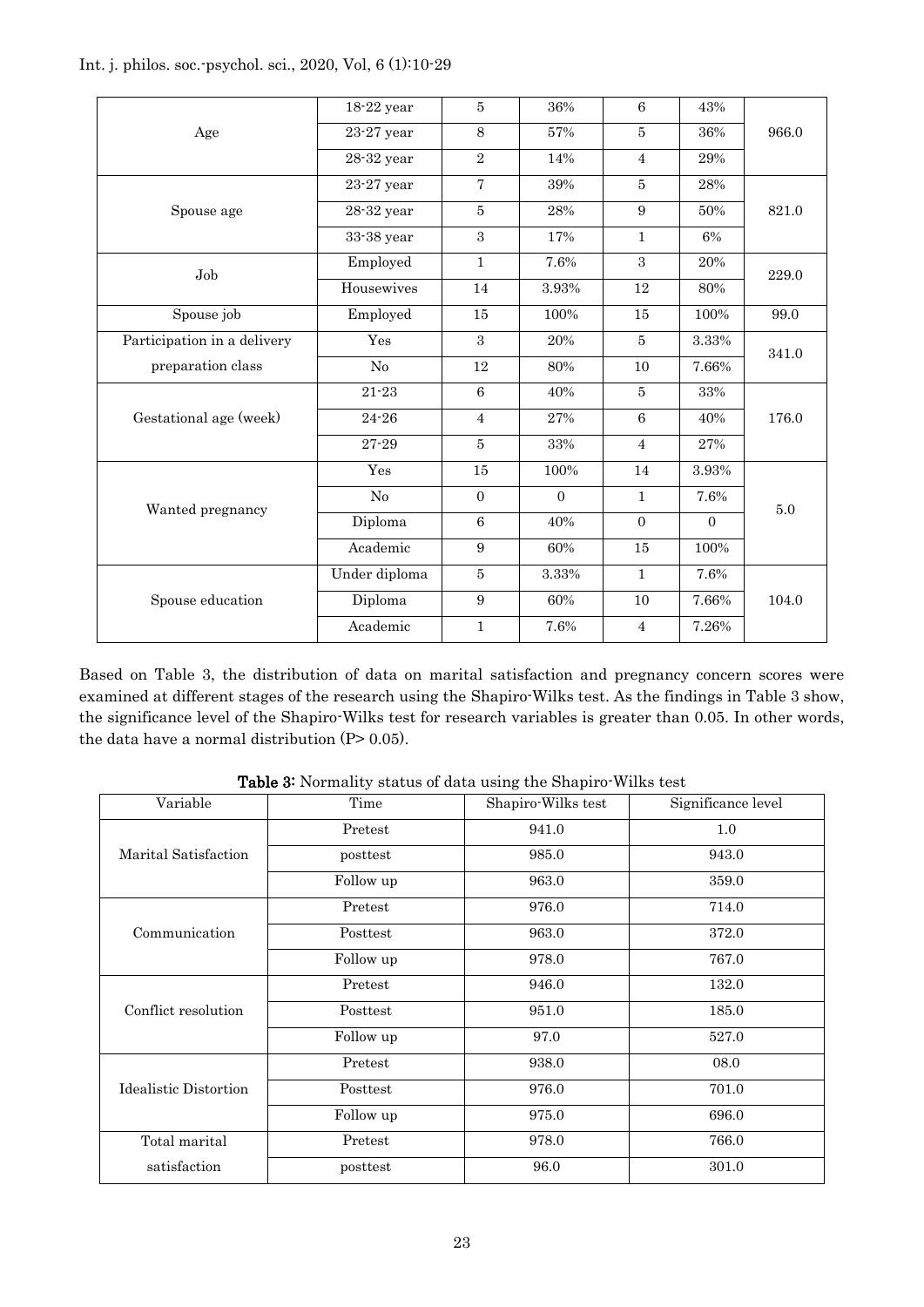Int. j. philos. soc.-psychol. sci., 2020, Vol, 6 (1):10-29

|                   | Follow up | 954.0 | 217.0 |
|-------------------|-----------|-------|-------|
| Pregnancy concern | Pretest   | 951.0 | 174.0 |
|                   | posttest  | 976.0 | 72.0  |
|                   | Follow up | 961.0 | 33.0  |

Table 4 shows the calculation of descriptive indices of the research variables based on the mean and standard deviation of the variables in general. As the findings of the descriptive indices in Table 4 show in the test group, the mean of marital satisfaction components increased in the post-test and follow-up, and the mean concern in the post-test and follow-up decreased. In the control group, the mean components of marital satisfaction and concern in the pre-test, post-test, and follow-up were not significantly different.

| $\sim$ 0.000 0.000 $\sim$ 0.000 0.000 0.000 0.000 0.000 0.000 0.000 0.000 0.000 0.000 0.000 0.000 0.000 0.000 0.000 0.000 0.000 0.000 0.000 0.000 0.000 0.000 0.000 0.000 0.000 0.000 0.000 0.000 0.000 0.000 0.000 0.000 0.000 0 |           |        |            |               |       |  |  |  |
|-----------------------------------------------------------------------------------------------------------------------------------------------------------------------------------------------------------------------------------|-----------|--------|------------|---------------|-------|--|--|--|
| Variable                                                                                                                                                                                                                          | state     |        | test group | Control group |       |  |  |  |
|                                                                                                                                                                                                                                   |           | mean   | <b>SD</b>  | mean          | SD    |  |  |  |
|                                                                                                                                                                                                                                   | Pretest   | 47.105 | 19.16      | 93.105        | 76.16 |  |  |  |
| Total satisfaction                                                                                                                                                                                                                | Posttest  | 93.126 | 58.14      | 33.107        | 77.14 |  |  |  |
|                                                                                                                                                                                                                                   | Follow up | 93.133 | 85.15      | 57.107        | 49.11 |  |  |  |
|                                                                                                                                                                                                                                   | Pretest   | 28.35  | 67.8       | 27.35         | 2.5   |  |  |  |
| Concern                                                                                                                                                                                                                           | Posttest  | 24.26  | 49.7       | 52.33         | 69.6  |  |  |  |
|                                                                                                                                                                                                                                   | Follow up | 24.88  | 51.6       | 12.35         | 87.5  |  |  |  |

Table 4: Descriptive indices of research variables (test and control group)

Table 5 shows the results of the four multivariate tests on the significance of intra-subject levels of the independent variable (difference in three times of implementation of marital satisfaction test on the test group). As shown in the table, the significant levels in all four tests were less than 0.05 and significant. It means that the difference between the marital satisfaction scores in the test group in the pre-test, post-test, and follow-up stages was significant (significance level was 0.001). The results also show that F statistic (11.81) of the four tests of Pillai's trace, Wilks' Lambda, Hotelling's Trace, and Roy's largest root were significant (significance level is 0.001). So at 95% confidence level, the mean score of pregnancy concern in three pre-test (m=2.94, sd=0.72), post-test (m=2.18, sd=0.62) and follow-up (m=2.07, sd=0.54) stages was significantly different.

|              | pregnancy concern) |       |            |                    |             |  |  |  |  |  |  |
|--------------|--------------------|-------|------------|--------------------|-------------|--|--|--|--|--|--|
| Variable     | Test               | Value | $_{\rm F}$ | Significance level | Result      |  |  |  |  |  |  |
|              | Pillai's trace     | 886.0 | 47.50      | 001.0              | Significant |  |  |  |  |  |  |
| Marital      | Wilks' Lambda      | 114.0 | 47.50      | 001.0              | Significant |  |  |  |  |  |  |
| satisfaction | Hotelling's Trace  | 766.7 | 47.50      | 001.0              | Significant |  |  |  |  |  |  |
|              | Roy's largest root | 766.7 | 47.50      | 001.0              | Significant |  |  |  |  |  |  |
|              | Pillai's trace     | 645.0 | 81.11      | 001.0              | Significant |  |  |  |  |  |  |
| Pregnancy    | Wilks' Lambda      | 355.0 | 81.11      | 001.0              | Significant |  |  |  |  |  |  |
| concern      | Hotelling's Trace  | 81.1  | 81.11      | 001.0              | Significant |  |  |  |  |  |  |
|              | Roy's largest root | 81.1  | 81.11      | 001.0              | Significant |  |  |  |  |  |  |

Table 5: Results of four multivariate tests between measurement modes (marital Satisfaction and

The results of the post hoc test in Table 6 show a significant difference between the mean pre-test and mean post-test and between mean pre-test and mean follow-up. The significance level of T-test is less than 0.05, so there is a significant difference between the two measurement modes at 95% confidence level. It means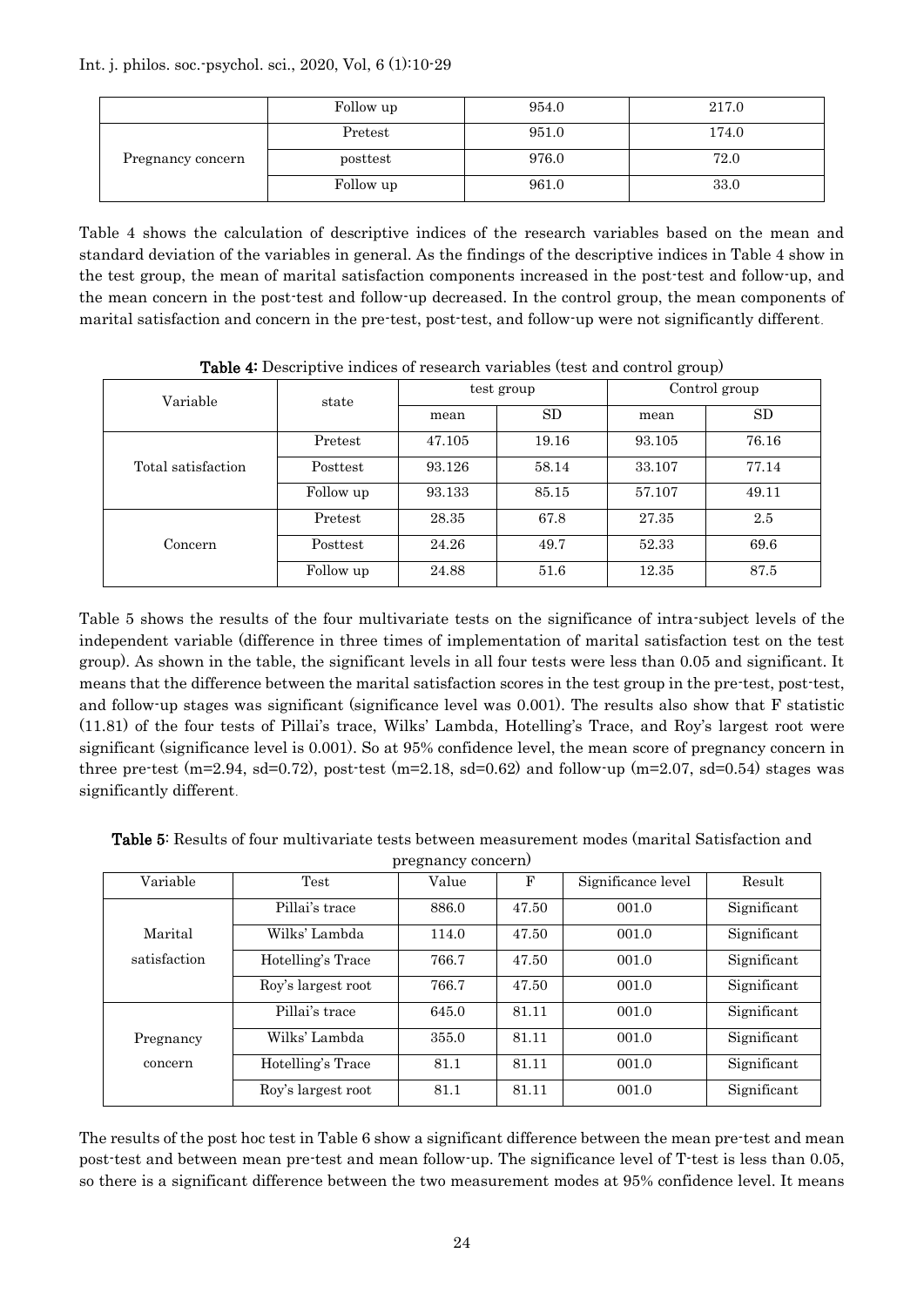#### Int. j. philos. soc.-psychol. sci., 2020, Vol, 6 (1):10-29

that group counseling with mindfulness-based cognitive therapy approach has increased the marital satisfaction of pregnant women and reduced pregnancy concern, as test group marital satisfaction scores at post-test and follow-up were significantly higher than pre-test scores and lower in pregnancy concern. Other results suggest no significant difference between mean post-test and marital satisfaction and pregnancy concern ( $p = 0.08$  and  $p = 0.5$ , respectively).

| Variable              |          | Test<br>$(I) * (II) *$ | Mean<br>difference | SD    | Significance<br>level | 95% confidence level for the<br>mean difference |             |
|-----------------------|----------|------------------------|--------------------|-------|-----------------------|-------------------------------------------------|-------------|
|                       |          |                        | $(I-II)$           |       |                       | Lower bound                                     | Upper bound |
|                       | pretest  | Post                   | $0.613*$           | 0.060 | 0.000                 | $0.777 -$                                       | $0.450 -$   |
|                       |          | Follow up              | $0.813*$           | 0.121 | 0.000                 | $1.141 -$                                       | $0.485 -$   |
| marital               | Posttest | pre                    | $0.613*$           | 0.060 | 0.000                 | 0.450                                           | 0.777       |
| satisfaction<br>Total |          | Follow up              | $0.200 -$          | 0.082 | 0.087                 | $0.423 -$                                       | 0.023       |
|                       | Follow   | pre                    | $0.813*$           | 0.121 | 0.000                 | 0.485                                           | 1.141       |
|                       | up       | post                   | 0.200              | 0.082 | 0.087                 | $0.023 -$                                       | 0.423       |

|  |  | Table 6: post hoc test between measurement modes (total marital satisfaction and pregnancy concern) |  |  |  |  |
|--|--|-----------------------------------------------------------------------------------------------------|--|--|--|--|
|--|--|-----------------------------------------------------------------------------------------------------|--|--|--|--|

| concern<br>Pregnancy | Pretest  | Post      | $0.753*$    | 0.176 | 0.002 | 0.276     | 1.231     |
|----------------------|----------|-----------|-------------|-------|-------|-----------|-----------|
|                      |          | Follow up | $0.867*$    | 0.173 | 0.001 | 0.398     | 1.336     |
|                      | Posttest | pre       | $0.753 -$   | 0.176 | 0.002 | $1.231 -$ | $0.276 -$ |
|                      |          | Follow up | 0.113       | 0.080 | 0.532 | $0.104 -$ | 0.330     |
|                      | Follow   | pre       | $0.867 -$ * | 0.173 | 0.001 | $1.336 -$ | $0.398 -$ |
|                      | up       | post      | $0.113 -$   | 0.080 | 0.532 | $0.330 -$ | 0.104     |

\*Significance at 95% confidence level

\*\*Test (I): First time of comparison of two intervals of intervention implementation

\*\*\*Test (II): Second time of comparison of two intervals of intervention implementation

As seen in Table 7, there was no significant difference between the two groups in the mean marital satisfaction and pregnancy concern scores at pretest stages, but there was a significant difference between the two groups at the time of intervention and follow-up (0.001). There was also a significant difference between the two groups after the intervention  $(P = 0.009)$ . Mean scores of marital satisfaction and pregnancy concern were significantly different between the control and test groups at the follow-up stage  $(P = 0.001)$ . In both post-test and follow-up stages, marital satisfaction was higher in the test group than that in the control group and pregnancy concern in the test group was more than that in the control group.

Table 7: Comparison of mean scores of marital satisfaction and pregnancy concern in the two groups before, immediately after and one month after the intervention

| satisfaction<br>Marital | Test     | Group        | Mean   | <b>SD</b> | Mean difference |                 | df | P-avalue |
|-------------------------|----------|--------------|--------|-----------|-----------------|-----------------|----|----------|
|                         | Pretest  | Intervention | 47.105 | 19.16     | $078.0 -$       | 000.0           | 28 | 939.0    |
|                         |          | Control      | 93.105 | 16.76     |                 |                 |    |          |
|                         | Posttest | Intervention | 93.126 | 58.14     | 67.3            | 807.2-          | 28 | .01.0    |
|                         |          | Control      | 107.33 | 14.77     |                 |                 |    |          |
|                         | Follow   | Intervention | 93.133 | 85.15     | 22.5            | 28<br>$522.4 -$ |    | .01.0    |
|                         | up       | Control      | 57.107 | 49.11     |                 |                 |    |          |
|                         |          |              |        |           |                 |                 |    |          |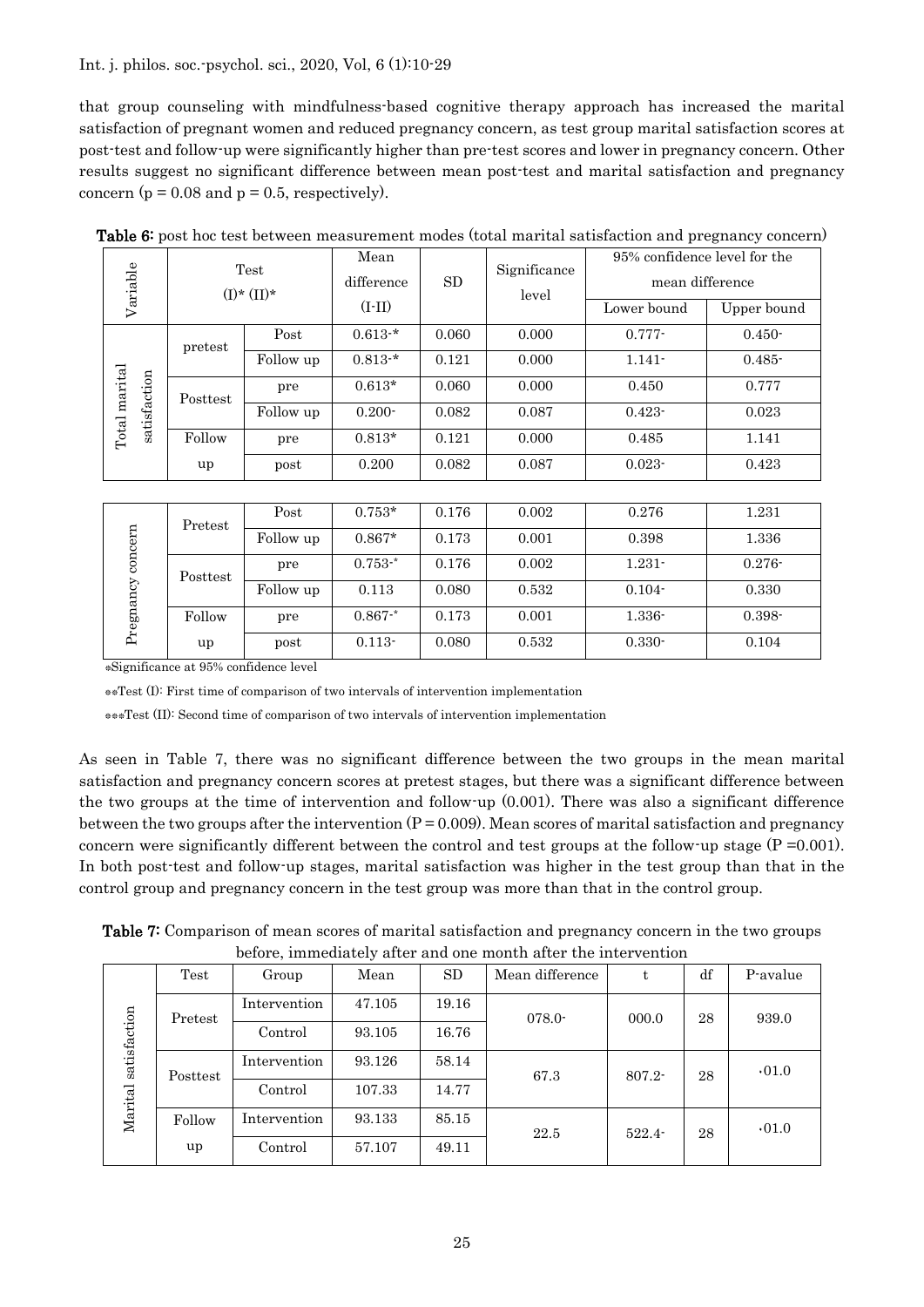|  |  |  |  |  |  |  |  |  | Int. j. philos. soc. psychol. sci., 2020, Vol, 6 (1):10-29 |
|--|--|--|--|--|--|--|--|--|------------------------------------------------------------|
|--|--|--|--|--|--|--|--|--|------------------------------------------------------------|

| concern<br>Pregnancy | test     | group        | mean  | <b>SD</b> | Mean difference | t         | df   | P-value |
|----------------------|----------|--------------|-------|-----------|-----------------|-----------|------|---------|
|                      | pretest  | Intervention | 28.35 | 67.8      | 000.0           | 000.0     | 28   | 000.1   |
|                      |          | Control      | 27.35 | 2.5       |                 |           |      |         |
|                      | posttest | Intervention | 24.26 | 49.7      | $28.7 -$        | $807.2 -$ | 28   | .09.0   |
|                      |          | Control      | 52.33 | 69.6      |                 |           |      |         |
|                      | Follow   | Intervention | 88.24 | 51.6      | $24.10-$        | $522.4 -$ | 7.27 | .01.0   |
|                      | up       | Control      | 12.35 | 87.5      |                 |           |      |         |

#### Discussion and Conclusion

The results of the present study show the effectiveness of counseling with mindfulness-based cognitive therapy approach on increasing marital satisfaction and reducing pregnancy anxiety. The results revealed that the highest frequency of age was 18-22 years in the intervention group and 23-27 years in the control group. Sixty percent of samples in the test group and 100% of samples in the control group had an academic level of education. Mean and standard deviation of marital satisfaction were 46.01 and 0.3 respectively, in the intervention group, 3.03, and 0.48, respectively, in the control group. The mean and standard deviation of pregnancy concern in the intervention group was 2.94 and 0.72, respectively, and in the control group at the beginning of the intervention it was 2.94, and 0.42, respectively. Frequency distribution of demographic variables in the two study groups was not statistically significant. Results of this study revealed that the

mean score of marital satisfaction in the test group had an increasing trend at intervention and postintervention times, which this mean difference was significant ( $p = 0.002$ ). A slight increase was seen in mean value since after intervention to the follow-up, which was significant ( $p = 0.087$ ) and the difference in mean scores at the follow-up was significant ( $p = 0.00$ ).

These results suggest the difference between the mean scores of marital satisfaction at the times before, immediately after the intervention and one month after the intervention in the test group and confirm the effect of counseling with mindfulness-based cognitive therapy on marital satisfaction of the women in this study. The present study results are in line with the results of the study conducted by Madani et al. (2015) about the effect of mindfulness-based cognitive therapy on marital satisfaction and quality of life of couples in improving marital satisfaction of pregnant women. In addition, there were differences between the two studies, which can be attributed to the differences in the statistical population, the duration of follow-up and the research tool. In the study conducted by Madani, 28 couples referred to the psychology clinic and had no follow-up time and data were collected through a quality of life questionnaire. Mindfulness-based interventions train participants to have a more empathetic and non-judgmental approach to their spouse. In another study conducted by Farahani et al. (2014), the effectiveness of mindfulness-based delivery training and parenting on pregnancy concern and marital satisfaction in pregnant women was examined. The research results revealed that the intervention reduced pregnancy anxiety  $(p<0.001)$  and increased marital satisfaction ( $p \le 0.001$ ). The results of the mentioned study were consistent with those of the present study on the effect of mindfulness-based training on marital satisfaction of pregnant women, but in their study, the population included 10 pregnant women who had a higher score of anxiety based on pregnancy anxiety questionnaire. In the mentioned study, women participated in 9 training sessions and had no followup time .

The results also showed that there was a significant difference between the two groups in the postintervention stage, and the mean difference between the two groups remained significant in the follow-up stage. The results of this study are consistent with the results of the study conducted by Rajabi et al. (2010) regarding the effect of mindfulness-based group cognitive therapy on reducing the depression and marital satisfaction in married women (p=0.0001). The results of the study showed increased marital satisfaction in the test group compared to the control (post-test), but there was no difference between post-intervention and follow-up stages in terms of marital satisfaction in the test group. The research population included 28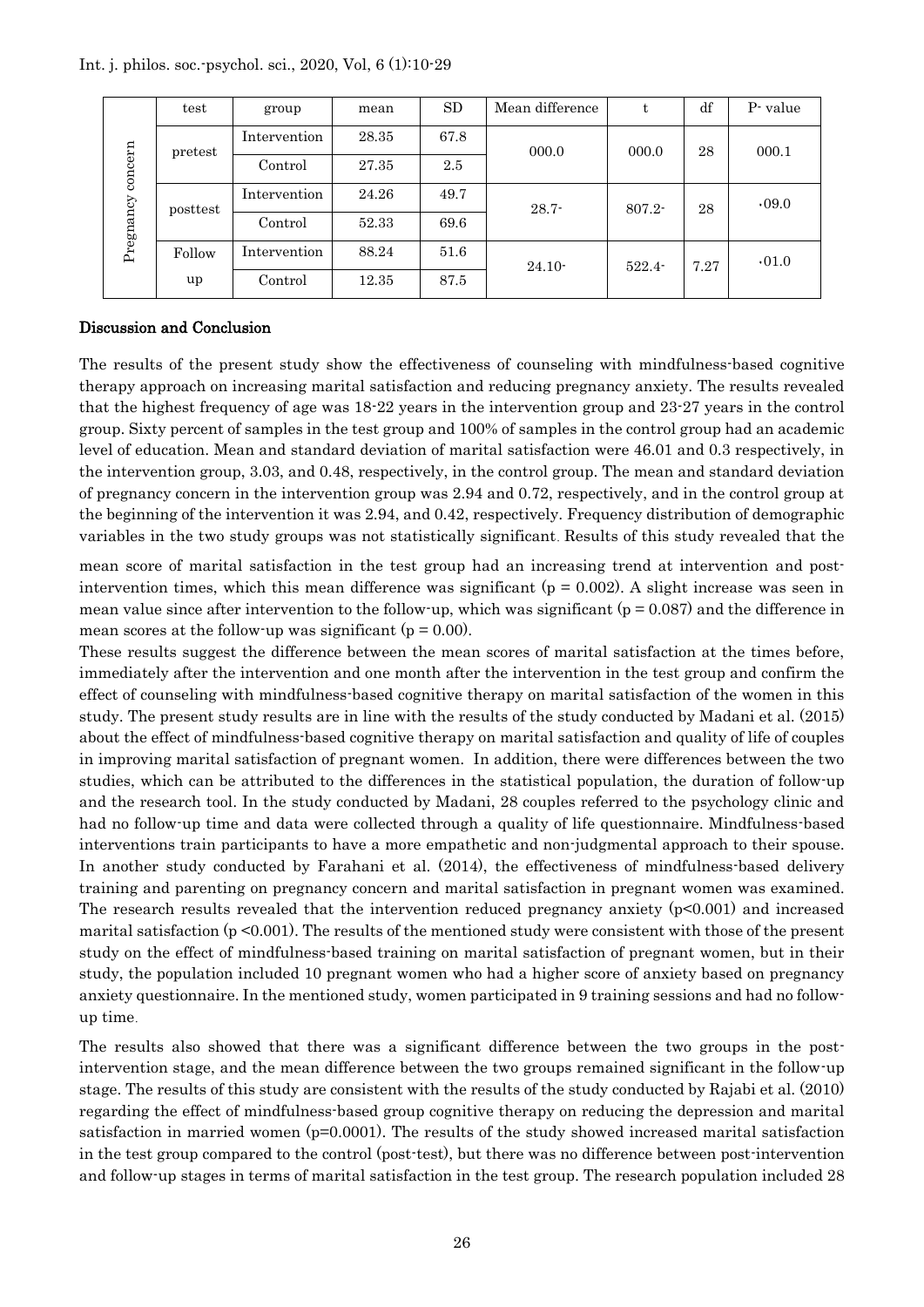married women with depression and unsatisfied marital life and data collection tool included Marital Satisfaction and Depression Scale, which was different from the toll of the present study, in which subjects participated in 7 training sessions and the duration of follow-up was 7 one month after the intervention. The study conducted by Jahanian and Sephri (2017) on the effect of mindfulness on marital satisfaction with mediating role of emotional intelligence showed that mindfulness with mediating role of emotional intelligence had a significant effect on marital satisfaction in women ( $p \le 0.05$ ). Although the mentioned study was consistent with the present study in general results of increasing marital satisfaction, it has some differences with our study, such as the method of study which was correlational and the statistical population and sample size (195 married women) and research tools. Mindful individuals experience higher skill, higher adaptability, positive attitude toward spouse, and effective communication when faced with environmental stress (Omidbighi et al., 2013).

The current research results revealed that the mean score of concern in the test group was significantly different and decreased after the intervention  $(P=0.001)$  and there was a decreasing trend in the follow-up stage after the intervention and the mean difference was significant (P=0.001). In the research carried out by Sharifi et al. (2015), the results showed that mindfulness training reduced anxiety and concern of women with frequent abortion  $(p<0.001)$  in the test group, as this method, not only improved the mental and psychological well-being of infertile women with frequent abortion but also increases the likelihood of fertility and giving birth to them. The mentioned study differs from our study in terms of sample size and population, which included 40 women with frequent abortion and the research tool, was Cattell Anxiety Questionnaire and lack of follow-up period, which was one of the limitations of the study. Mindfulness helps people identify the situations that cause anxiety and stress, gain a better understanding of themselves, identify their strengths and weaknesses and learn the strategies to cope with these situations. The results of evaluating and comparing concern scores immediately after the intervention and one month after the intervention in the test and control groups showed that the mean scores of the two groups in the preintervention stage were significantly different from each other and this difference was significant ( $p=0.001$ ), but there was no significant difference between the two groups in post-intervention and follow up stages (p  $= 0.00$ ).

Aslami et al. (2016) conducted a research to evaluate the effectiveness of mindfulness training based on Islamic-spiritual schema on maternal pregnancy anxiety and neonatal physical health. Their research results revealed that mindfulness training based on Islamic-spiritual schema reduces pregnancy anxiety indices (concern about interpersonal and emotional relationships, concern about changes in appearance and concern about birth of neonates) and increases the scores of neonatal physiological indices (such as weight, head circumference, and the first minute Apgar)  $(p<0.01)$ . Therefore, a mindfulness course that combines mindfulness training and coping skills with information on pregnancy, delivery, and parental concerns can improve maternal health.

The mentioned study was similar to the present study in sample size  $(n=30)$  and intervention method (8) sessions of mindfulness training), but it was different in data collection tools (pregnancy anxiety questionnaire and neonatal physical health parameters) and lack of follow up period. The results of the research conducted by Duncan and Bardack, which evaluated the effect of mindfulness-based delivery and parenting training in the family during the perinatal period, are consistent with the results of the present study. The results of the research indicated that the intervention had a significant effect on reducing pregnancy anxiety (p. 0001%), increasing the presence of the mind (p <0.0001), reducing depression (p=0.16), and perceived stress  $(p=0.62)$ . In the research conducted by Madson et al. (2016), the effect of cognitivebehavioral therapy of mindfulness on reducing pregnancy distress was investigated. The intervention included 8 weekly sessions of cognitive-behavioral therapy for the intervention group.

The results of the research revealed that cognitive-behavioral therapy reduced depression, general anxiety, pregnancy anxiety, and perceived stress, decreased blood pressure and improved heart rate and sleep quality compared to the control group. They concluded that cognitive-behavioral therapy in women is a good treatment option to reduce pregnancy distress. The results of the research conducted by Madson were consistent with those of the present study. Despite the consistency in general finding (reduction in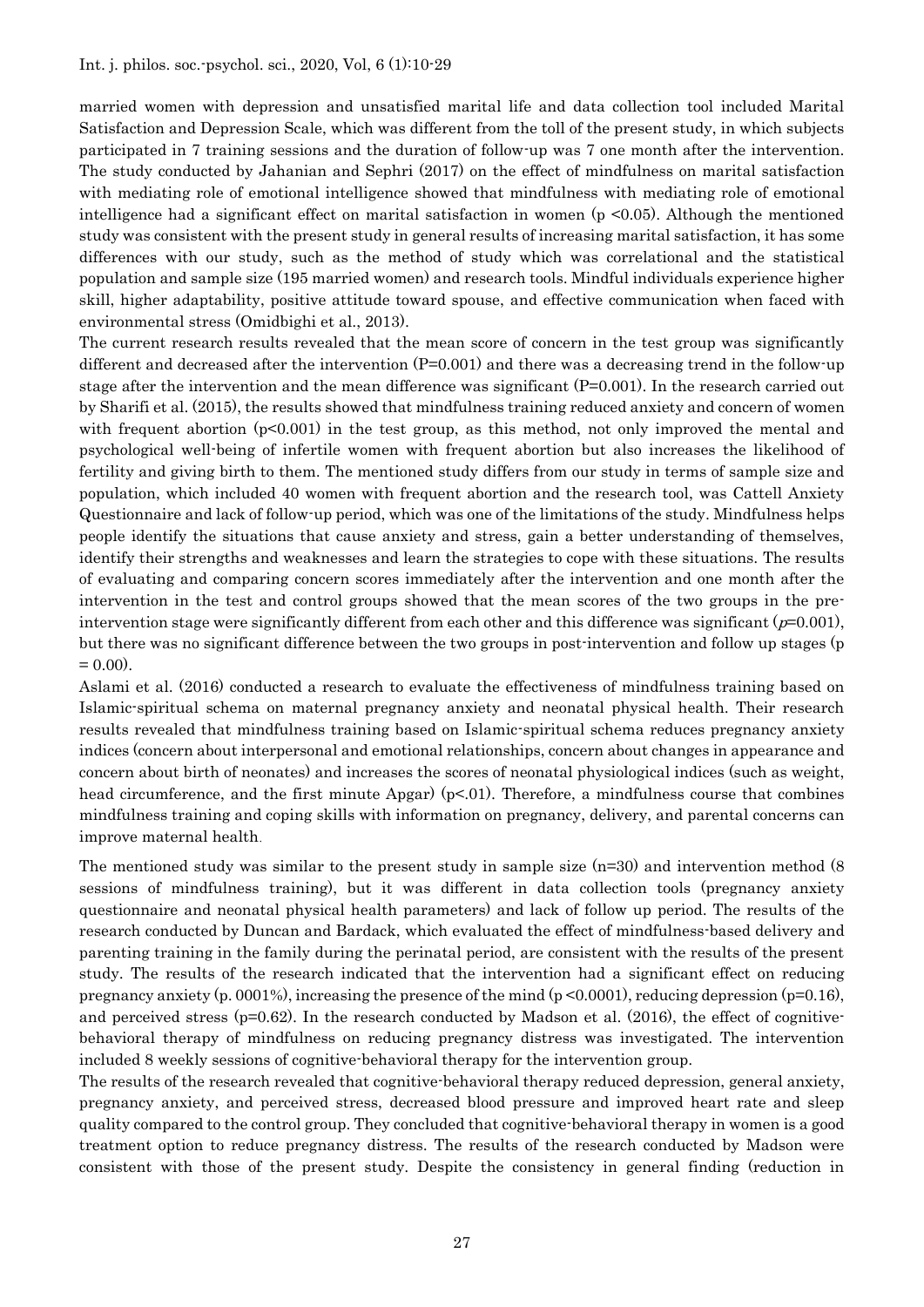pregnancy distress following behavioral interventions), they were differences, attributed to sample size, data collection tools, longer follow-up period than the present study (three months after delivery), examining the secondary symptoms of stress (cortisol, blood pressure, and heart rate variations). The results of the research conducted by Bargali et al. (2017) to explain the strategies of pregnant mothers in the management of anxieties during pregnancy are consistent with the results of the present study. The results of this research revealed that pregnant women used the 5 strategies of purposeful search of authentic knowledge, relying on the leverage of spirituality, management thinking and inhibiting the stress and trying to maintain and improve family interactions and acquiring mental preparedness for pregnancy to cope with the concerns of pregnancy. The results of the study conducted by Barjesteh et al. (2015) to evaluate the relationship between concern and anxiety during pregnancy and spouse support and social support revealed that marital satisfaction is the strongest variable to predict anxiety and concern during pregnancy, so that with increasing marital satisfaction, the anxiety and concern during pregnancy decrease. This relationship suggests the high effect of spouse in reducing or exacerbating pregnancy anxiety and concern (p <0.003). Therefore, the research results suggest a significant effect of mindfulness approaches on reducing anxiety and increasing marital satisfaction. According to the results of the present study, the mean score of marital satisfaction was different in the test group before, immediately and one month after the intervention, the difference of mean score of pregnancy concern in the test group before, immediately and one month after the intervention, the difference in mean pregnancy concern scores in the test and control groups

immediately after and one month after the intervention and the mean scores of marital satisfaction in the two test and control groups immediately after and one month after the intervention are accepted. Given the effectiveness of this type of training and considering the benefits of this method in increasing marital satisfaction and reducing pregnancy concerns, its widespread use as a non-pharmacological method to reduce anxiety and stress during pregnancy is recommended for people. The results of this study suggest that more attention should be paid to the physical and mental health of women during pregnancy so that they can have a healthy pregnancy period.

#### References

- 1. Aghayousfi, A., Moradi, K., Safari, N., Ghazi, Sh., & Amiri, F. (2011). The Relationship Between Marital Satisfaction with Physical Problems of Pregnancy and Its Related Factors in Pregnant Women, *Yafteh Journal*, 13(1), 123-131.
- 2. Asoudeh M. H., (2010). Factors Affecting Marriage Success from the View of Happy Couples. Thesis.
- 3. Borghei, N. S., Taghipour, A., & Latifnejad Roudsari, R. (2017). Pregnant mothers' strategies for the management of pregnancy concerns. Journal of hayat, 23(2), 106-125.
- 4. Dhillon, A., Sparkes, E., & Duarte, R. V. (2017). Mindfulness-based interventions during pregnancy: A systematic review and meta-analysis. *Mindfulness*, 8(6), 1421-1437.
- 5. Duncan, LG, & Bardacke, N. (2010). Mindfulness-based childbirth and parenting education: promoting family mindfulness during the perinatal period. Journal of Child and Family Studies. 19(2), 190-202
- 6. Eslami, E., AliPour, A., Aghaieusefi, A., & Najib, F. (2016). Assessing the effectiveness of mindfulnessbased Islamic–spiritual schemas on anxiety of mothers pregnancy and infants physiological health. Health Psychology.14(4), 129-140.
- 7. Fowers, B. J., & Olson, D. H. (1989). ENRICH Marital Inventory: A discriminant validity and cross‐ validation assessment. Journal of marital and family therapy,  $15(1)$ ,  $65-79$ .
- 8. Guardino, C. M., Dunkel Schetter, C., Bower, J. E., Lu, M. C., & Smalley, S. L. (2014). Randomised controlled pilot trial of mindfulness training for stress reduction during pregnancy. Psychology  $\&$ health,  $29(3)$ ,  $334-349$ .
- 9. Jahanian, M., & Sepehry Z. (2017). The Effect of Mindfulness on Marital Satisfaction: By Mediating Emotional Intelligence. Psychiatric Nursing Journal. 5 (3).
- 10. Madani, Y., & Hojati, S. (2015). The effect of mindfulness-based cognitive therapy on marital satisfaction and quality of life in couples. Applied Psychological Research Quarterly,  $6(2)$ , 39.60.